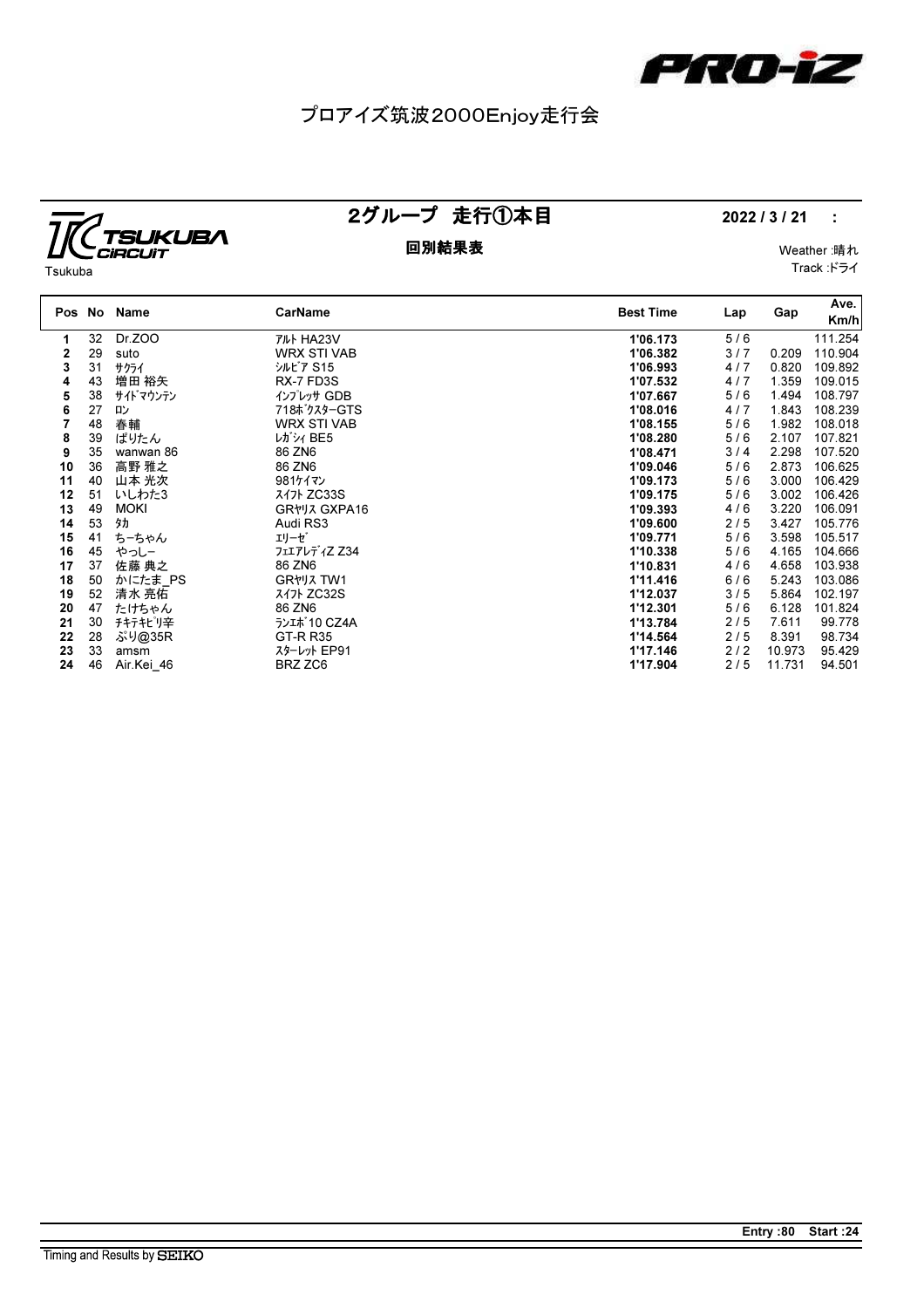

### プロアイズ筑波2000Enjoy走行会

## *IC TSUKUBA*

### 回別結果表 Weather :晴れ

### 2グループ 走行②本目 2022/3/21 :

Track :ドライ

| Tsukuba |  |
|---------|--|

|    |    | Pos No Name | CarName                             | <b>Best Time</b> | Lap   | Gap   | Ave.<br>Km/h |
|----|----|-------------|-------------------------------------|------------------|-------|-------|--------------|
| 1. | 32 | Dr.ZOO      | アルト HA23V                           | 1'04.763         | 5/6   |       | 113.676      |
| 2  | 29 | suto        | <b>WRX STI VAB</b>                  | 1'05.841         | 2/7   | 1.078 | 111.815      |
| 3  | 31 | サクライ        | シルビア S15                            | 1'06.126         | 4/7   | 1.363 | 111.333      |
| 4  | 43 | 増田 裕矢       | RX-7 FD3S                           | 1'06.252         | 4/7   | 1.489 | 111.121      |
| 5  | 27 | ロン          | 718ボクスターGTS                         | 1'06.661         | 7/7   | 1.898 | 110.439      |
| 6  | 35 | wanwan 86   | 86 ZN6                              | 1'06.762         | 5/7   | 1.999 | 110.272      |
|    | 50 | かにたま PS     | GR <sub>*</sub> VJ <sub>3</sub> TW1 | 1'06.795         | 4/7   | 2.032 | 110.218      |
| 8  | 38 | サイト゛マウンテン   | インプレッサ GDB                          | 1'06.889         | 4/6   | 2.126 | 110.063      |
| 9  | 36 | 高野 雅之       | 86 ZN6                              | 1'07.134         | 6/7   | 2.371 | 109.661      |
| 10 | 28 | ぷり@35R      | <b>GT-R R35</b>                     | 1'07.663         | 6/7   | 2.900 | 108.804      |
| 11 | 48 | 春輔          | <b>WRX STI VAB</b>                  | 1'07.955         | 4/7   | 3.192 | 108.336      |
| 12 | 41 | ちーちゃん       | エリーゼ゛                               | 1'07.974         | 4/6   | 3.211 | 108.306      |
| 13 | 49 | <b>MOKI</b> | GR*J7 GXPA16                        | 1'08.112         | 2/7   | 3.349 | 108.087      |
| 14 | 53 | 外           | Audi RS3                            | 1'08.152         | 5/6   | 3.389 | 108.023      |
| 15 | 46 | Air.Kei 46  | BRZ ZC6                             | 1'08.160         | 2/7   | 3.397 | 108.011      |
| 16 | 51 | いしわた3       | スイフト ZC33S                          | 1'08.461         | 6/7   | 3.698 | 107.536      |
| 17 | 45 | やっしー        | フェエアレディZ Z34                        | 1'08.989         | 6/7   | 4.226 | 106.713      |
| 18 | 39 | ぱりたん        | レガシィ BE5                            | 1'09.143         | $6/6$ | 4.380 | 106.475      |
| 19 | 37 | 佐藤 典之       | 86 ZN6                              | 1'09.255         | 4/7   | 4.492 | 106.303      |
| 20 | 40 | 山本 光次       | 981ケイマン                             | 1'09.374         | 3/7   | 4.611 | 106.120      |
| 21 | 47 | たけちゃん       | 86 ZN6                              | 1'09.412         | 4/6   | 4.649 | 106.062      |
| 22 | 52 | 清水 亮佑       | スイ가 ZC32S                           | 1'09.460         | 5/7   | 4.697 | 105.989      |
| 23 | 30 | チキテキピリ辛     | ランエポ 10 CZ4A                        | 1'09.705         | 5/6   | 4.942 | 105.617      |